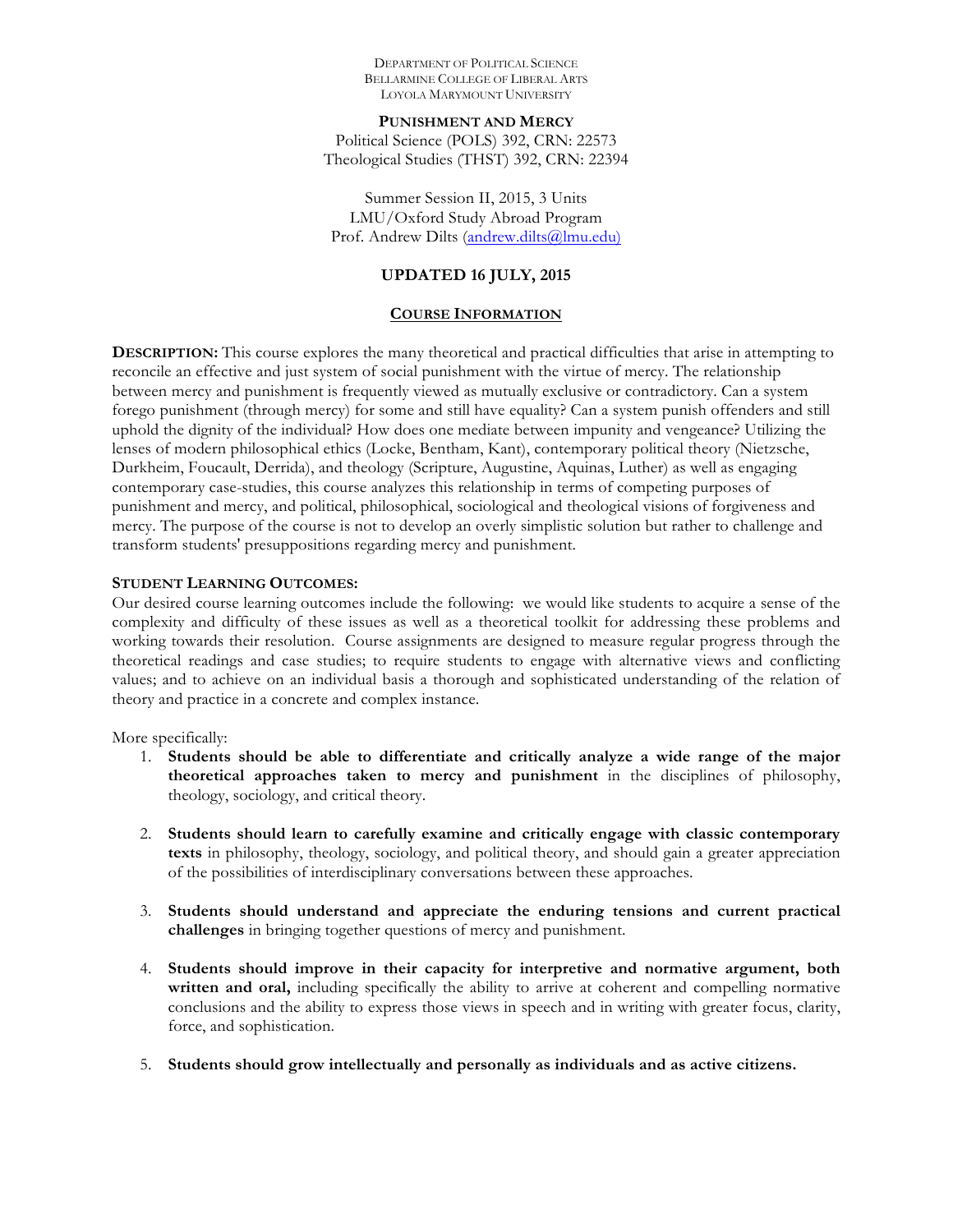**PREREQUISITES/RECOMMENDED BACKGROUND:** Students are expected to have completed 100-level philosophy and theology core requirements and must be registered participants in the Oxford Study Abroad Program.

#### **COURSE REQUIREMENTS**

There are five course requirements used in assessing the course grade:

- 1) **Attendance and Participation (10%)** Students are expected to attend all class meetings, having carefully prepared all assigned readings, and to contribute to class discussion. Attendance will be taken at each session. More than two absences will result in the lowering of the attendance/participation grade. In terms of participation, students' contributions will be evaluated for quality rather than frequency. Attention to the texts, thoughtfulness and preparation, and creative responses to others are the main indicators of quality. The instructors may challenge students to defend their views in the interest of deepening the examination of basic values and principles.
- 2) **Reading Questions/Blog Posts (30%)** Because each of our sessions are driven by student participation, you must come to each session with a written reading question prepared. You will post your reading questions online by 5pm the day before each session. **When there are multiple required readings for a session, you are expected to write a question for each reading. See below for more information on reading questions/blog posts.**
- **3) Mid-Term Exam (30%)**  Students must complete a midterm take-home exam at the end of week two.
- 4) **Final Exam (30%)**

| <b>GRADE BREAKDOWN:</b> |       | A     | 93-100    |
|-------------------------|-------|-------|-----------|
| Midterm Exam:           | 30%   | $A-$  | $90 - 92$ |
| Final Exam:             | 30%   | $B+$  | 88-89     |
| Reading Questions:      | 30%   | В     | 83-87     |
| Class Participation:    | $5\%$ | B-    | 80-82     |
| Attendance:             | $5\%$ | $C+$  | 78-79     |
|                         |       | C     | 73-77     |
|                         |       | $C$ - | $70 - 72$ |
|                         |       | D     | $60 - 69$ |
|                         |       | F     | $0 - 59$  |
|                         |       |       |           |

#### **GRADING SCALE:**

**READING QUESTIONS / BLOG POSTS:** Your blog posts must demonstrate a direct and textual engagement with the readings themselves. A good question is precisely that: a question. Your question should cite a specific passage, term, or concept that you are puzzled about, and it should offer your interpretation of the passage at hand. It should be focused on something that genuinely puzzles you in the reading, and which you can probably assume that others find puzzling or confusing as well. Moreover, a good reading question prompts an engagement with a possible *answer* to that question, either by (as noted above) (a) offering a provisional interpretation of the passage in question or (b) putting an empirical example into play. To this end, I am very interested in your blog posts engaging with the world outside of our texts, and taking advantage of the blogging format, link to news stories or other online sources.

You will submit one question/blog post per class meeting (8 in total). Questions must be **submitted by 5pm the day before** class meets. Late questions will be accepted for partial credit. Questions posted after class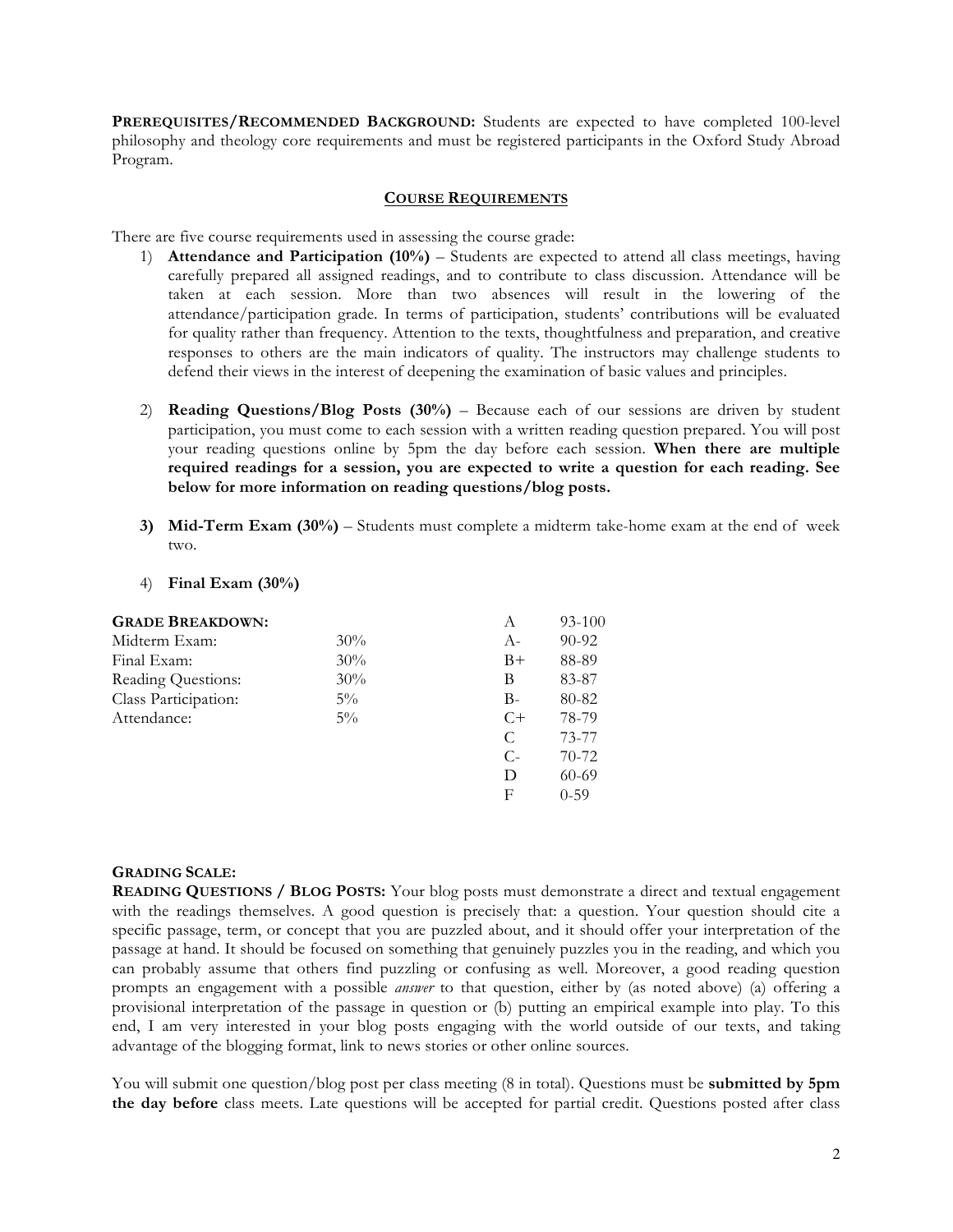meets will receive no credit. Questions will be graded on the following scale: Excellent = 2.5 (directly engages with specific passage from the text *and* offers possible interpretation and connection to current events); Good = 2.0 (directly engages with the text, but does not offer interpretation or outside connection); Satisfactory (or late) = 1 (question is a question, but it is vague and not well specified; Unacceptable (or not submitted) =  $0$  (is this a question? What is this? Why did you even bother?)

In the unlikely event that students are not keeping up with the reading, the instructor reserves the right to add short reading quizzes without notice.

\*\*\**Any student who receives a failing grade for attendance and participation will receive a failing grade for the class*. *Any student who has not submitted all course requirements will receive a failing grade for the class.\*\*\**

#### **COURSE POLICIES**

**ACCESSIBILITY**: Students with who require reasonable modifications, special assistance, or accommodations in this course should have already directed their request to the Disability Support Services (DSS) Office (Daum Hall 2nd floor, 310-338-4216) before the term if possible. All discussions will remain confidential. Please visit http://www.lmu.edu/dss for additional information. All students are invited and encouraged to discuss with me any questions and suggestions you might have about how to ensure that our class is supportive of difference and welcoming to all modes of learning, thinking, and interacting.

**POLICIES CONCERNING CONFIDENTIALITY:** While I will always work to ensure an atmosphere of trust and respect in which you feel you can come talk to me, there are new university policies developing (pursuant to Title IX and the Clery Act) that may limit my ability to maintain confidentiality with regard to some topics. These include allegations of sexual harassment, sexual violence or assault, dating or domestic violence, stalking, and other misconduct involving students, faculty, or staff. These may trigger contact with a campus official who will want to speak with you about the incident you shared, and conduct an investigation. For more information about this, please consult the Community Standards, the LMUCares website, or come and chat with me about it.

To file a report of sexual or interpersonal misconduct, contact the study abroad coordinator directly, or you may contact the LMU Department of Public Safety (DPS) at +1 (310) 338-2893. If you are unsure about who to talk to, please ask me or another faculty member that you trust. Just be aware that faculty are potentially obligated to report incidents on your behalf.

**RESPECT FOR OTHERS:** Given the sensitive nature of the topics explored, a spirit and active practice of mutual respect is crucial for classroom discourse. Students must respectfully listen to others' critiques and articulate responses in a thoughtful manner. As always, you will be held to the standards defined in the LMU's *Community Standards* Student Conduct Code:

(http://studentaffairs.lmu.edu/administration/judicialaffairs/studentcodespolicies/)

**GENDER NEUTRAL & GENDER SPECIFIC LANGUAGE, NAMES & ACCENTS:** Academics no longer use the pronoun "he" to apply universally to all persons, nor do we use the term "man," when we are referring to humanity or people in general. In our writing, when we are making generalizations we should use gender neutral pronouns, that is, sie and hir, s/he, him or her, they/their, etc. When referring to a specific person or group of people, we should use the language and pronouns *that they prefer* if we know them. Further, we should be attentive to the spelling and accents of author's names. Finally, all authors must be referred to by their entire names, or only their last names, *not by their first names*, orally and in writing.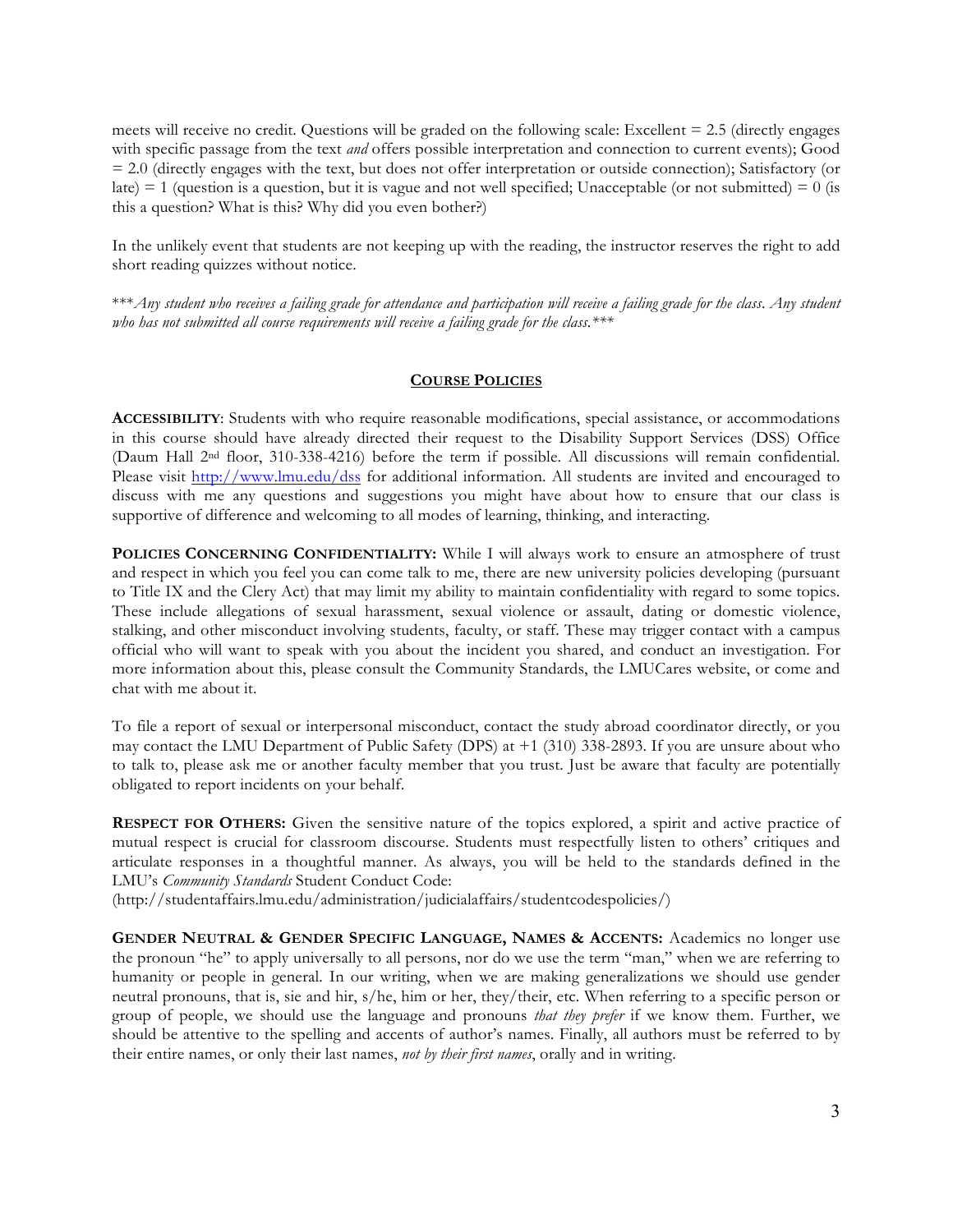Where this is not possible (either because the claim you are making is gendered, or because you are relying on a text that uses gender-exclusive pronouns), you must explain why this is the case. Usually, this requires no more than a footnote (e.g. Foucault uses "he" or "mankind" as universals. Add a footnote at your first usage of his language, directly quoted or not, and say that you are following Foucault's usage here, and do not mean to endorse his usage). You aren't necessarily required to solve these problems, but you are required to make note these problems and signal your awareness of them.

**ATTENDANCE:** Timely, prepared, and engaged attendance is required. Absences will only be excused in the case of illness or emergency. If there is a conflict between course participation and religious observance, please contact me in advance. It is not necessary to obtain prior approval from the instructor when missing a meeting is unavoidable, but note that students bear the *entire responsibility* for the decision to miss class and for whatever effect that may have on their course grade and their learning experience. Repeated absences and lateness will directly affect the discussion and attendance portion of a student's grade. Participation in class discussions will be evaluated on quality, quantity, and appropriateness of student questions and comments.

Please note: it is just as possible to talk *too much* as it is to talk too little in class. Likewise, there is such a thing as active listening, and yes, your professors are capable of distinguishing this from passive listening. If you are worried about your the level and/or quality of your participation, the best thing to do is to come to office hours, where the professor can give you direct feedback throughout the semester, rather than at the end (when it is too late to change your behavior!).

**LATE PENALTIES:** Assignments are accepted when they are due. Assignments must be turned in at the designated time and place. Failure to turn in an assignment on time is unacceptable except with the prior agreement of the instructor (which will be given only in exceptional circumstances). Except in documented cases of illness or emergency, a penalty of **up to a full letter grade** may be assessed for each day (24hrs) the assignment is late. When assignments are submitted electronically, this includes weekend days.

**PLAGIARISM & ACADEMIC HONESTY:** Academic dishonesty will be treated as an extremely serious matter. Proven plagiarism of any kind may result in automatic failure of the course and will be referred to the University for further disciplinary action without exception. I reserve the right to submit your electronic document to plagiarism detection websites if necessary. It is **never** permissible to turn in any work that has been copied from another student or copied from a source (including the Internet) without properly acknowledging the source. It is your responsibility to make sure that your work meets the standard of academic honesty set forth in the "LMU Honor Code and Process" which appears in the LMU *Community Standards*. It is not permissible to turn in work for a class that has been previously submitted in part, or in whole, for credit in another course. Any doubts of questions related to this policy should be brought to your instructor as soon as they arise and before you turn in the work. You should also refer to the additional statement on academic honesty in the writing requirements posted on the course website.

**EMAIL COMMUNICATION:** At times I will communicate with the entire class using campus email systems, so it is essential that you regularly check your lion.lmu.edu email address or forward your lion account email to your preferred email address. I encourage you to contact me via email with questions about the course, the material we cover in class, and assignments.

You are expected to be professional in all communication with the instructor. All email communication should be in complete sentences with a proper salutation and conclusion. Treat the email more as a letter and less like a text message. Include a comprehensible subject heading (e.g. "POLS 392 question"), address and sign the email, making sure to identify what class you are in (usually instructors are teaching more than one class) and explain clearly what it is that you are inquiring about. Failure to do these will guarantee that you will not get a response. Also, unless I've explicitly stated otherwise, I generally check my faculty email only during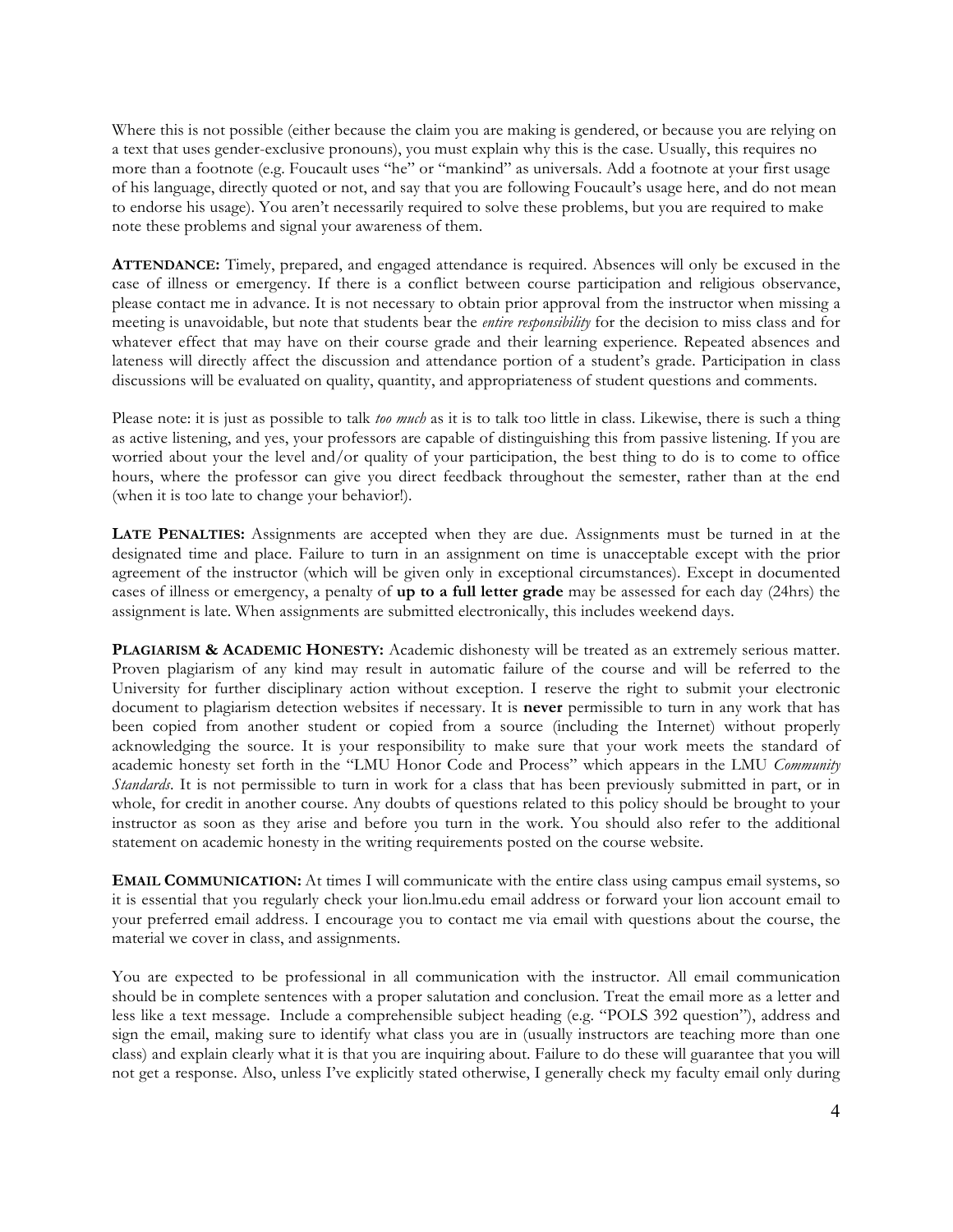normal business hours (more or less from 7am to 6pm on weekdays).

Finally, here is a short list of things to which **I will not respond**:

- 1.Questions that can be answered by checking the course syllabus or looking online.
- 2.A request to know **if** you missed anything during an absence. (The answer is yes.)
- 3.A request to know **what** you missed during an absence. (Instead of asking this through email, take the appropriate next steps to catch up: ask a classmate for notes, meet with me in my office hours, etc.)

**TECHNOLOGY USE DURING CLASS:** You are welcome to bring a computer or tablet to class **provided that it enables you to engage** *more* **in the class discussion** than without it. You may also use a computer to help you take notes. Email, Twitter, Facebook, or anything at all that is not directly related to the *conversation*  we are having will not be tolerated. Using a computer in this way during a seminar is rude and disrespectful to your classmates. **If you need to use a computer in class, you will be expected to share copies of your class notes** *immediately* **following the session.** If you are not willing to do this, do not bring a computer with you. The same applies to e-readers/tablets/phones of any kind, etc. Use of any technology in class that does not directly contribute to our discussions will not be tolerated.

But also, recent evidence indicates that note-taking on a computer is actually not a good way to learn things.<sup>1</sup>

# **It is my STRONG preference that E-Reserve texts should be \*printed\* and brought to class. All readings will be available prior to leaving for the UK, so I suggest making a "course reader" for yourself to pack.**

Your phone (of any kind) must be **turned off and put away** (unless you have received prior permission from the instructor, which will only be given in truly *exceptional* circumstances). If your phone rings during class, you will be marked absent for the session.

**TENTATIVE NATURE OF THE SYLLABUS:** If necessary, this syllabus and its contents are subject to revision; students are responsible for any changes or modifications distributed in class or posted on MYLMU Connect

## **REQUIRED TEXTS**

These texts will all be available for purchase from the bookstore. You are welcome to purchase them wherever you please or borrow them from the library, but *please use these editions of the texts* so that we are all literally on the same page during class. You will be expected to come to class with the text in hand. Some readings will be made available via electronic reserve in PDF format. We prefer that you **print** hard copies of these readings.

• Michel Foucault, *Discipline and Punish.* Vintage Press.

 $\overline{a}$ 

<sup>1</sup> See http://www.vox.com/2014/6/4/5776804/note-taking-by-hand-versus-laptop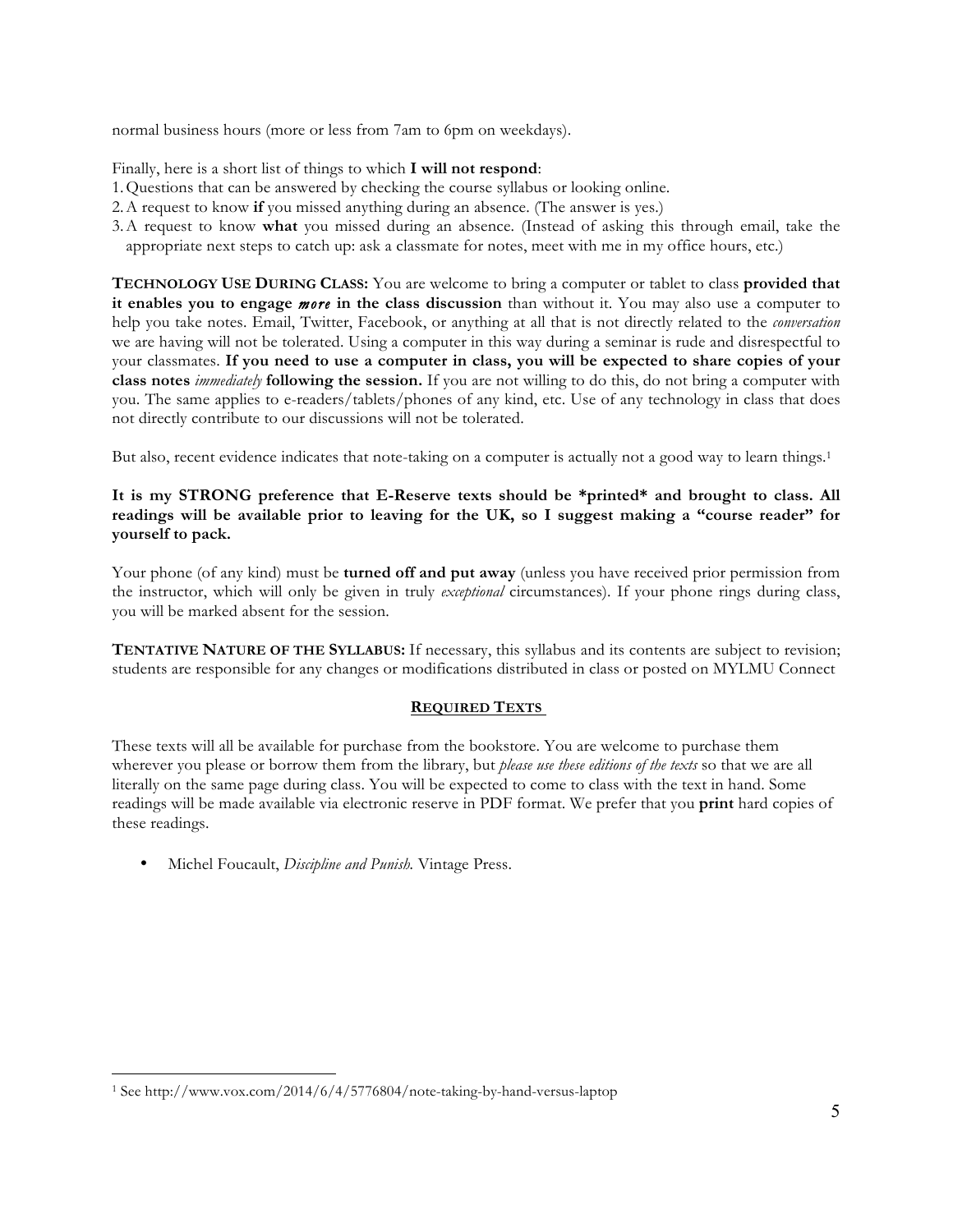## **TENTATIVE COURSE SCHEDULE AND POSSIBLE READINGS**

*NB: This schedule of readings is subject to change at the instructors discretion.*

## **Required Reading to do** *before* **you arrive in Oxford**

- Thomas Brooks, *Punishment*, Part 1
- William Shakespeare, *Measure for Measure*.
- Alex Tuckness and John Parrish, Selections from Chapter 1 of *The Decline of Mercy.*

## **Strongly Recommended:**

- Michelle Alexander, *The New Jim Crow: Mass Incarceration in an Age of Colorblindness*
- Bryan Stevenson, *Just Mercy: A Story of Justice and Redemption*

# **1) Tuesday, July 14: Four Approaches to the Study of Punishment and Mercy**

## *Theological*

- Leviticus 24:13-22; Matthew 5-7
- Martin Luther, "The Sermon on the Mount"
- Paul Ramsey, *Basic Christian Ethics*, pp. 1-24 (recommended)

## *Deontological*

- Immanuel Kant, *Groundwork of the Metaphysics of Morals*, Selections
- John Rawls, *A Theory of Justice*, Selections
- Jeffrie Murphy, *Mercy and Legal Justice* (recommended)

## *Utilitarian*

- Beccaria, *On Crimes and Other Punishments,* Chs. 2, 6, 7, 11, & 12
- Jeremy Bentham, *The Principles and Morals of Legislation,* Chs. 1 and 4
- Ross Harrison, "The Equality of Mercy" (recommended)

## *Sociological*

• David Garland, *Punishment and Modern Society,* Chapter 1.

## **II. Punishment**

## **2) Thursday, July 16: Punishment and its Rationales**

- Thomas Aquinas, *Summa Theologiae* II-II, q. 64, aa. 2-3
- John Locke, *Second Treatise of Civil Government*, Chs. 1-4
- Jeremy Bentham, *The Principles of Morals and Legislation,* Chs. 7.1-6, 13-15
- Immanuel Kant, *The Metaphysics of Morals*, Selections

## Recommended:

- R.A. Duff, "Consequentialist Punishments"
- Timothy Gorringe, "The Gospel and Retribution"
- Jean Hampton, Selection from "The Retributive Idea"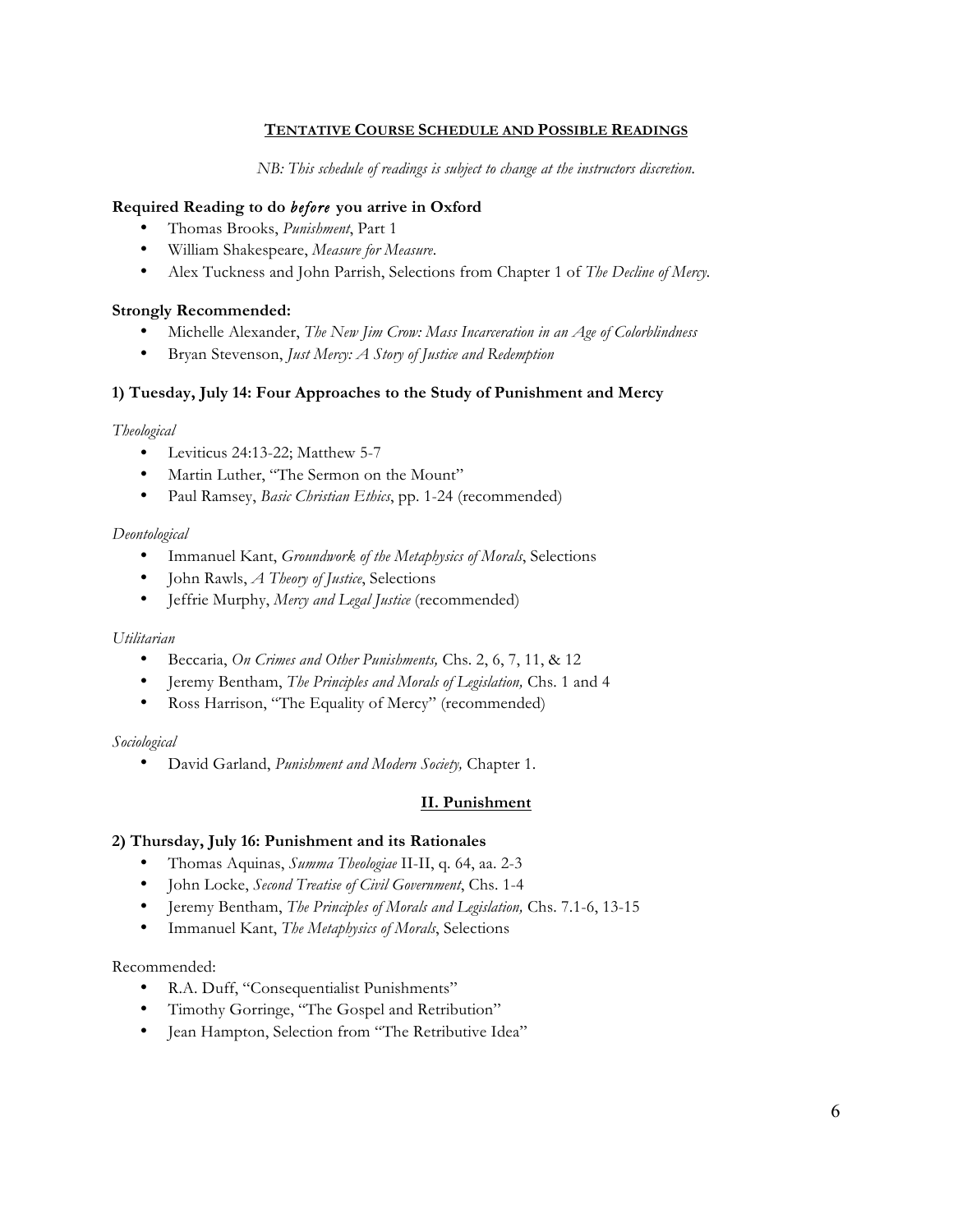## **3) Tuesday, July 21: Punishment and its Function(s)**

- Emile Durkheim, "Mechanical Solidarity," Selections.
- Michel Foucault, *Discipline and Punish*, Chapter 1 (pp. 3-31).

Recommended:

• Friedrich Nietzsche, *On the Genealogy of Morality*, Selections

# **III: Mercy**

#### **4) Thursday, July 23: Mercy as Equitable Judgment**

- Aristotle, "On Equity" (NE V.10)
- Beccaria, *On Crimes and Other Punishments*, Chs. 27 and 46

Recommended:

- Seneca, "On Mercy," selections
- Rousseau, Chapter 5 of *On the Social Contract*
- Bentham, Selections on pardons
- Martha Nussbuam, "Equity and Mercy"

## **MIDTERM EXAM – Due via email Monday, July 27.**

## **5) Tuesday, July 28: Mercy as Forgiveness***:*

- Parables and Teachings on Forgiveness: Mt. 6:12-15; 9:2-13; 18:21-35; Lk. 7:36-50; 15:1-16:13 (8)
- Hannah Arendt, *The Human Condition,* Chapter 33

Recommended:

- Joseph Butler, Sermon 9, "On Forgiveness"
- Charles Griswold, "Forgiveness at Its Best"
- Jacques Derrida, "On Forgiveness"

## **IV. Critical Approaches: Michel Foucault's** *Discipline and Punish*

#### **6) Thursday, July 30:** *Discipline and Punish*

• *Discipline and Punish*, Part 2 (Selections: pp. 73-103, 130-131) *[NB: I strongly recommend you read all of Part 2, not just the selections]*

## **7) Tuesday, August 4: Foucault 2**

- *Discipline and Punish*, Part 3: Discipline (pp. 135-141, 167-228),
- *Discipline and Punish*, Part 4: Prison (pp. 231-308).

*Recommended sources to help you read Foucault:* 

- **Download and print out a copy of Prof. John Protevi's "outline" of the book, to help you follow along: http://www.protevi.com/john/Foucault/DP.pdf**
- David Garland, "Review: Foucault's 'Discipline and Punish'--An Exposition and Critique" *American Bar Foundation Research Journal*, Vol. 11, No. 4. (Autumn, 1986), pp. 847-880.
- Michel Foucault, 1983, "What is called 'Punishing?"" [7]\*
- Michel Foucault, "Prison Talk."\*
- Devonya Havis, 2014, "Discipline" in *The Foucault Lexicon*, pp. 110-119. [10]\*